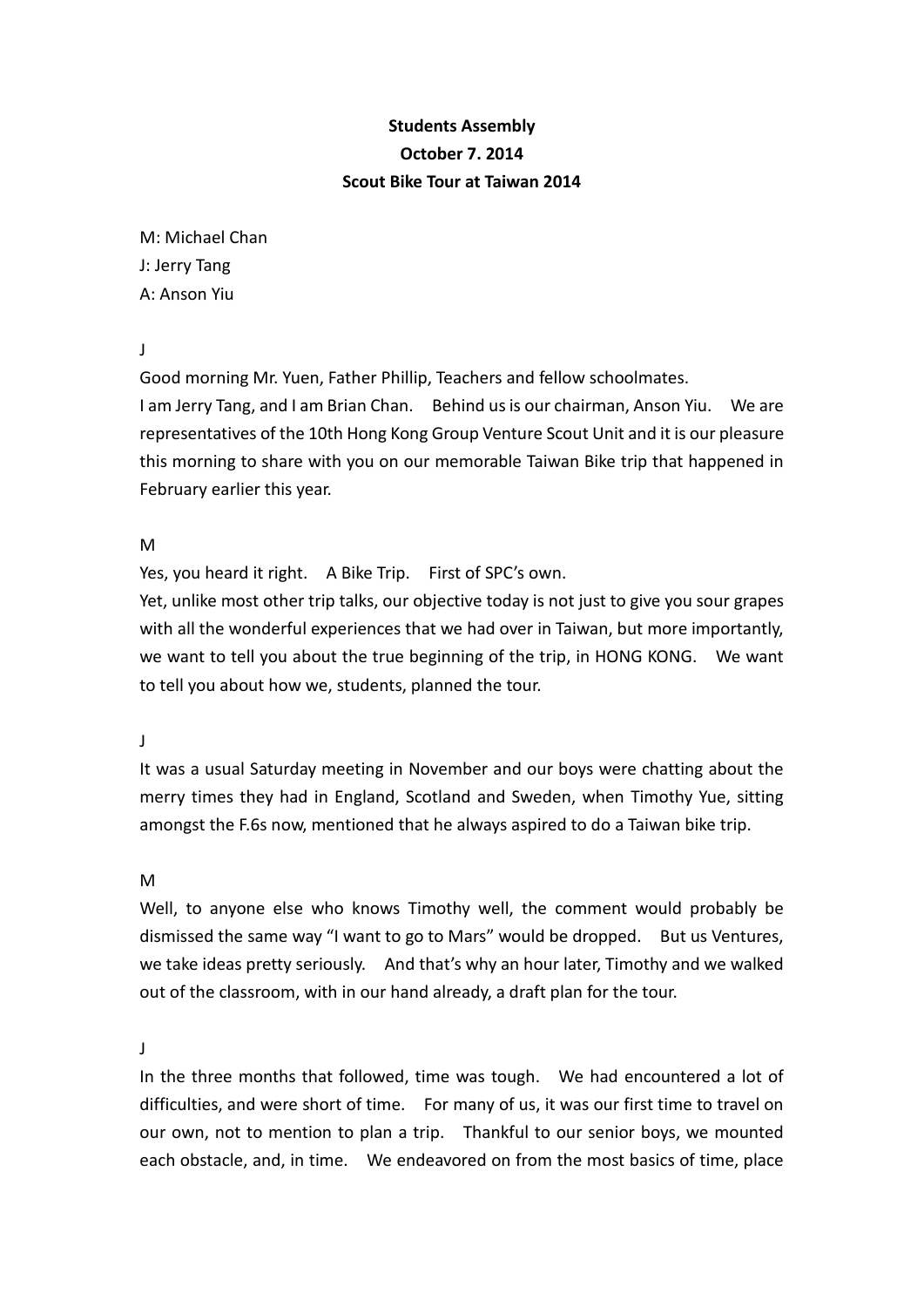and person, to the more advanced - budget applications and approvals.

M

We were told by many that it's impossible to organize a tour in 3 months, but thanks to the support of our leaders, we made it, with even a bonus - sponsorships. Our capability and safety to bike overseas was questioned, so we organized a first-aid course, did a lot of CPRs, cycling trials and physical trainings. We were informed that no oversea Scout unit would respond to invitation to exchange on such short notice, so we reached out to Facebook and connected with a few of our Taiwanese friends. They said we can't, but we challenged ourselves.

## J

On 5 February, 2014, 17 of us, ventures and leaders, finally set off for Kaohsiung, Taiwan. In the coming 5 days, we had a heart-warming exchange with the Taiwanese Scouts. They showed us around their city and shared with us their style and history of Scouting. Although it was only one day, our friendship lasted and we are still in contact now.

## M

We then had a thrilling 3-day ride from Kaohsiung to Kenting, covering 137km, oneeighth of Taiwan's circumference. We cycled uphill and downhill on highways, in searing heat and pouring rain. We cycled with the cheers from random drivers and our own brothers. There were times when our calves were killing us, but none of us cave in (except Timothy Yue who had to sit in a van for his sprained ankle). The 17 of us did our best and completed the whole journey.

J

In this trip, we have truly strengthened our brotherhood. We have also broadened our international understanding towards the scouting movement. But most importantly, we have made it happen. Before this trip, we have never imagined that a random plan would come true. The whole trip being planned by us, down to every bits and pieces.

M

Well, this is scouting – step by step we improve ourselves; step by step we turn an idea into reality; step by step we change the world.

J